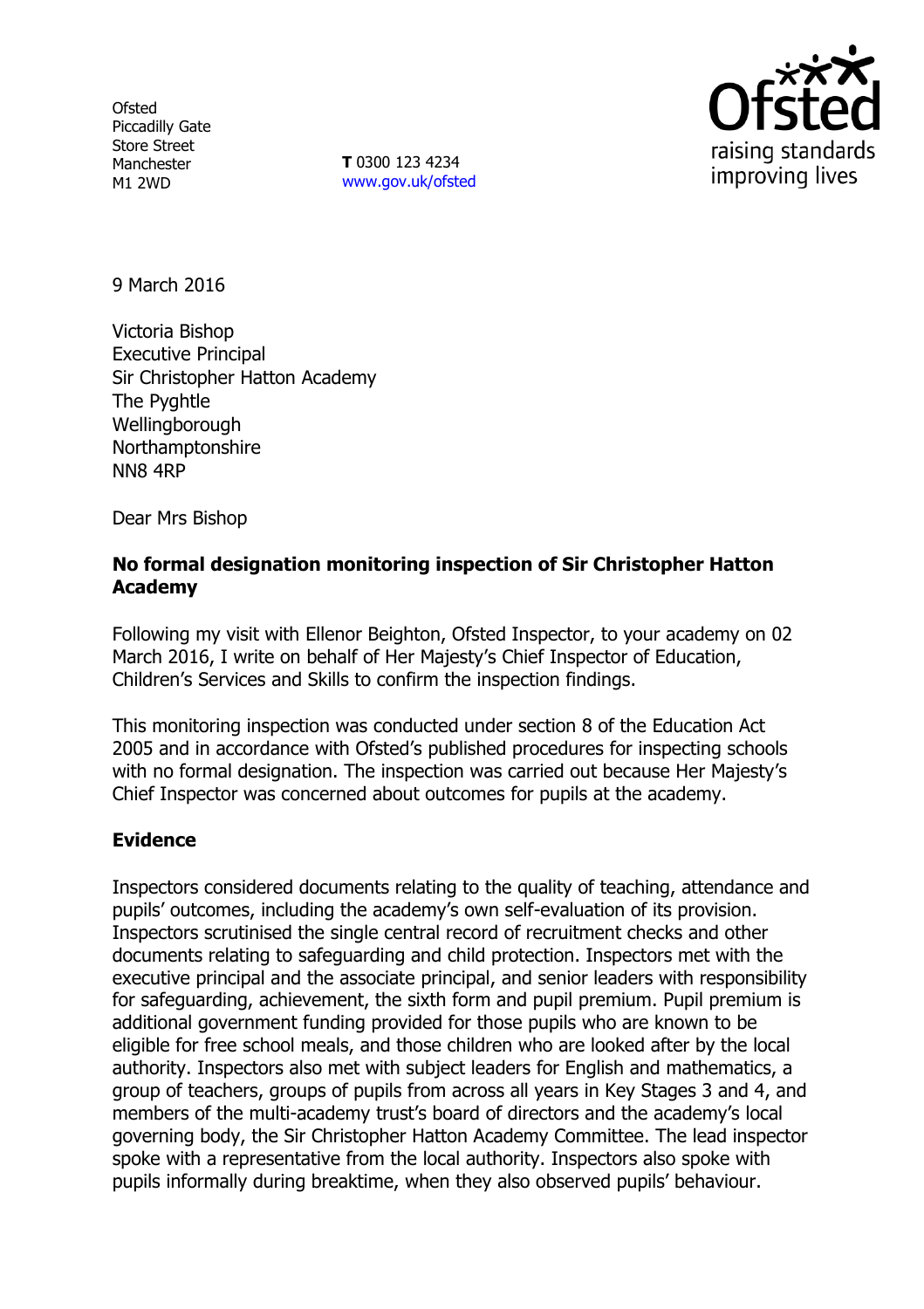

Inspectors observed eight lessons, two of which were joint lesson observations involving the lead inspector and the associate principal.

Having considered the evidence I am of the opinion that at this time:

Pupils' achievement continues to be strong at the academy.

## **Context**

Sir Christopher Hatton Academy is larger than the average-sized secondary school, but with a sixth form that is below average in size. It is the lead academy in a multiacademy trust. The proportion of pupils from minority ethnic groups is above the national average, while the proportion of pupils who speak English as an additional language is average. The proportion of pupils who are entitled to free school meals is slightly below average. The proportion of pupils who have special educational needs or disability is below average. However, the proportion of pupils who have an education, health and care (EHC) plan is above average. The proportion of pupils who arrive or leave the academy part way through the academic year is average.

### **Main findings**

Senior leaders, led strongly by the executive principal, have high expectations of both the pupils and the staff at the academy. Leaders regularly review the academy's provision to ensure that it enables pupils to meet their aspirational targets. Regular and robust systems for checking the quality of teaching and pupils' outcomes provide leaders with a clear view of the academy's strengths and areas for improvement. Where senior leaders identify any performance that does not meet their high expectations, they take swift action to secure improvement. Consequently, teaching is effective and a higher proportion than seen nationally make more than the progress expected across all subjects.

The executive principal has developed an inclusive culture of strong leadership that focuses clearly on ensuring that staff in leadership roles are highly effective in fulfilling their responsibilities. For example, several senior leaders are taking advantage of professional development to sharpen their leadership skills still further. Middle leaders who are relatively new to role receive effective guidance from more experienced leaders to ensure that they are secure in their leadership role. The executive principal has also been astute in identifying potential leadership talent within her staff in order to prepare them for future leadership roles. Consequently, the capacity to build further upon the work of current senior leaders is strong.

Leaders at all levels regularly check the quality of teaching. They do this through formal lesson observations and short visits to a number of classes, as well as by checking the quality of pupils' work and speaking with pupils. Consequently, leaders have a precise view of the strengths and areas for improvement relating to the quality of teaching. They use this to ensure that teachers receive appropriate training to improve their teaching. For example, teachers receive the opportunity to observe each other's practice in order to sharpen their own skills. Senior leaders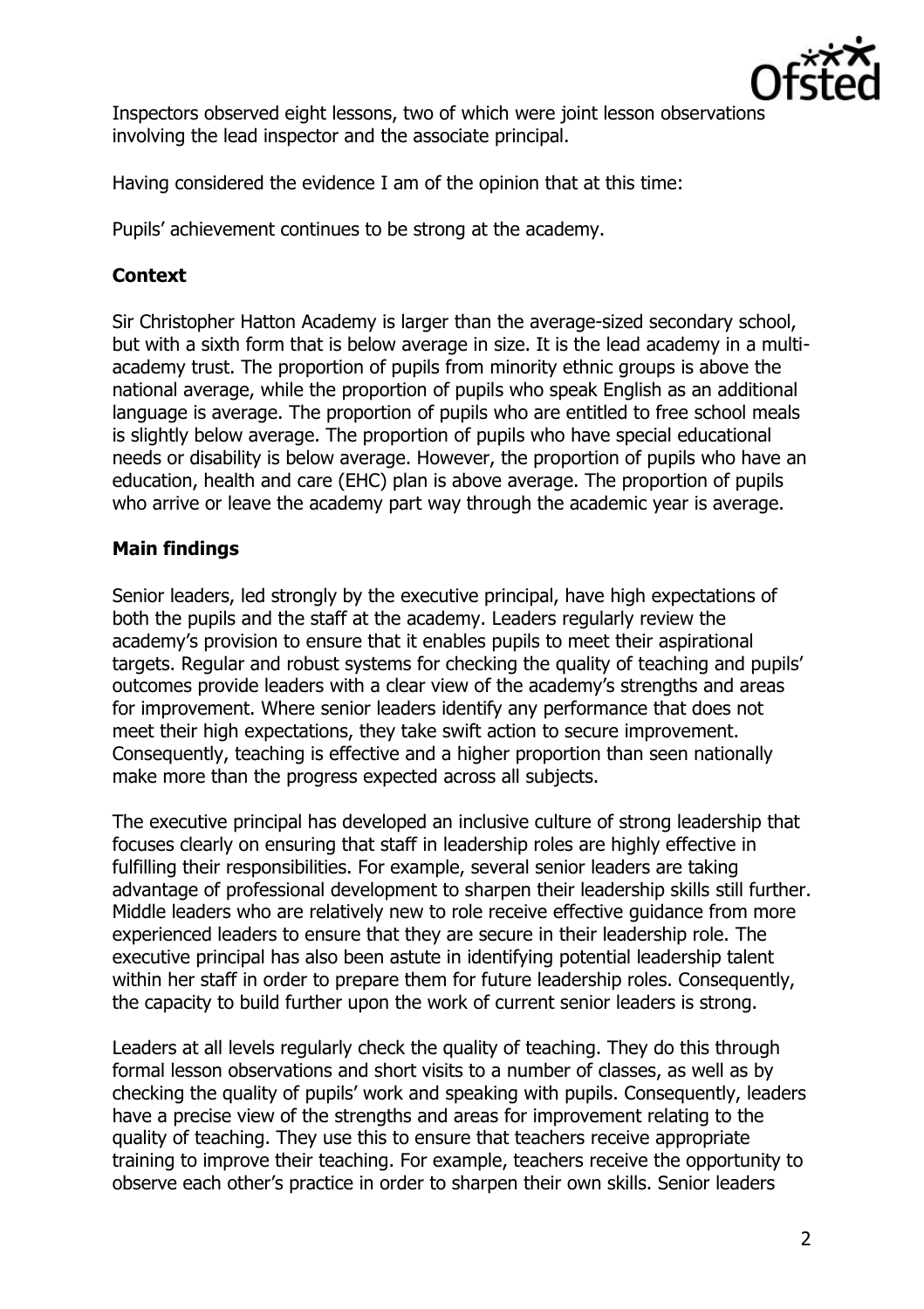

have also identified teachers whose practice is exceptional. Teachers are able to work with these colleagues to observe and learn from their excellent practice. Consequently, the academy has in place effective systems to ensure that all teaching is as good as the best.

The academy has rigorous systems in place for checking on the progress pupils are making. Subject leaders work closely with senior leaders to ensure that the performance information that teachers provide, is accurate. Subject leaders regularly scrutinise this information in order to identify those pupils who may be falling behind and provide support to help them catch up. Subject leaders regularly review this support to ensure that it is effective. Consequently, the proportion of pupils who make more than the progress expected is above national expectations. The pupils who inspectors met were very appreciative of the support that they receive.

Senior leaders have been diligent in identifying possible barriers to learning that may prevent pupils from making rapid progress. They have been astute in recognising that pupils' literacy skills need to be improved. Because of this, there has been an effective drive within the academy to engage pupils with reading. All pupils undertake a period of reading every day to ensure that they develop their reading skills. Senior leaders have designed these sessions in such a way as to ensure that pupils have many opportunities to read across the full range of their subjects. Senior leaders closely measure the impact of this strategy. Performance information indicates that current pupils across all years make rapid progress in their reading skills.

Senior leaders have also ensured that those pupils who arrive at the academy in Year 7 with weak literacy and numeracy skills receive effective support. Senior leaders closely monitor the effectiveness of this support and adapt as necessary. For example, a literacy support initiative that took place before the school day last year now takes place during the school day to ensure that more pupils attend. Performance information indicates that those Year 7 pupils who are eligible for this support make rapid progress, particularly in developing their communication skills. Pupils who do not make rapid enough progress receive further support until they have made the necessary improvement.

In 2015, there was a decline in the proportion of pupils achieving good-quality GCSEs, including English and mathematics. This was due to the academy's policy of entering pupils early for these examinations. Senior leaders and governors, in agreement with parents, previously adopted this policy to ensure pupils in Years 10 and 11 received opportunities to improve their GCSE grades. After reviewing the situation, senior leaders have decided to cease this practice as it no longer serves the pupils' best interests. Information on pupils in Years 10 and 11 indicates that a higher proportion of pupils are likely to achieve above national expectations in their GCSE subjects, particularly in English, mathematics and science. The proportion of most-able pupils who are on track and who are likely to achieve the highest grades has also increased. For example, the proportion of most-able pupils in Year 11 who are on track to make rapid progress in English and mathematics is high, and is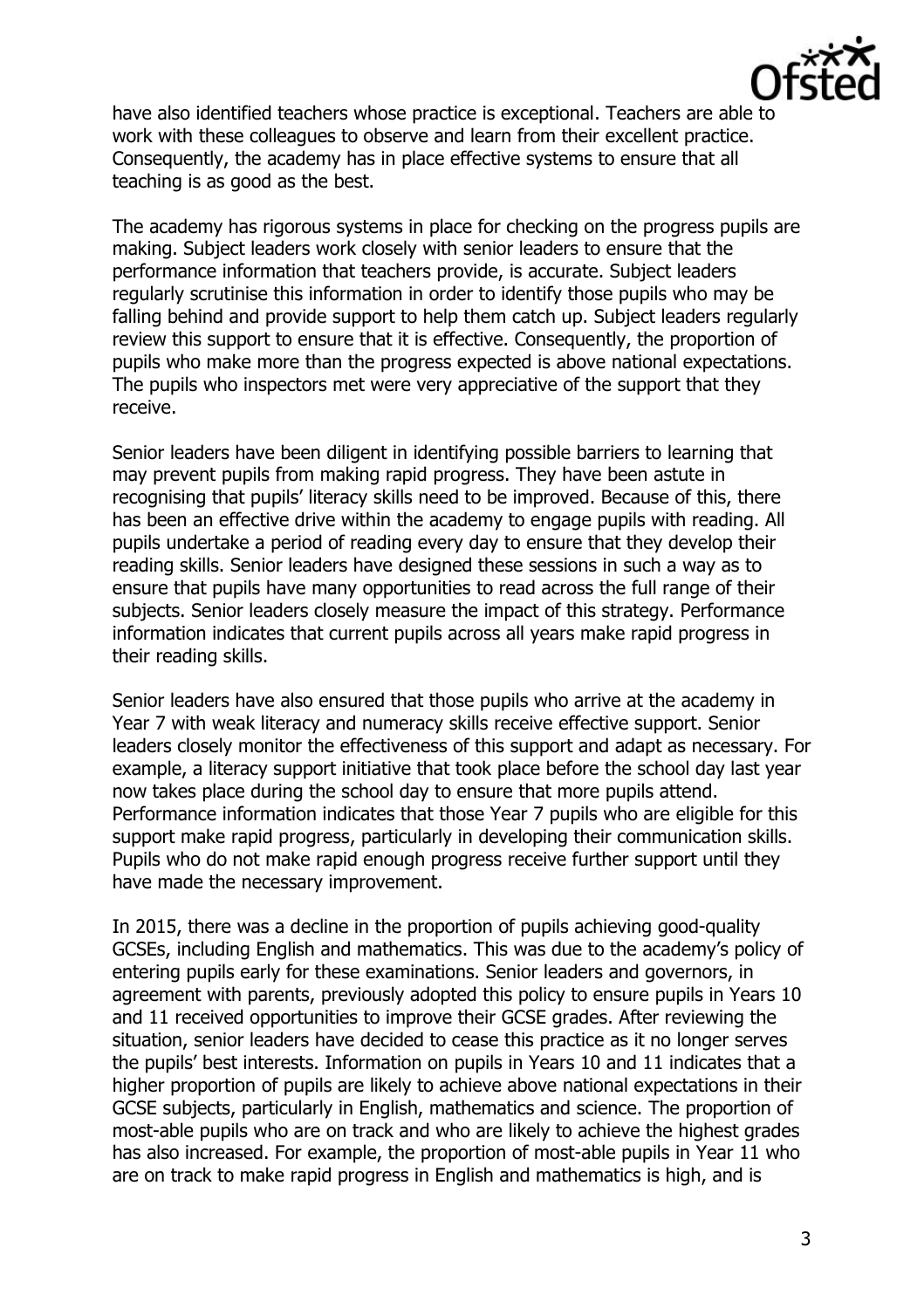

above those levels achieved nationally in 2015. The outcomes for current pupils in Key Stage 3 further reflect the high levels of progress that pupils make at the academy.

The academy closely monitors the attendance, behaviour and progress of disadvantaged pupils. Senior leaders have recognised that the absence and exclusions of disadvantaged pupils have been too high in previous years. Consequently, they have increased the support that these pupils receive to ensure that they attend more regularly and behave appropriately. For example, leaders undertake home visits where necessary to encourage pupils to attend more regularly. These strategies have seen a reduction in the proportions of disadvantaged pupils who are absent from school or who are excluded.

Senior leaders ensure that the academy uses the pupil premium effectively to support disadvantaged pupils' progress. Senior leaders regularly review the impact of any strategies that they put into place, and do not continue with any that they identify as being ineffective. The academy's performance information indicates that disadvantaged pupils in Year 11 are achieving well across their GCSE subjects. Furthermore, the gaps between disadvantaged pupils within the academy and other pupils nationally are closing rapidly, particularly in English and mathematics at Key Stages 3 and 4.

Those pupils who inspectors met spoke highly of the good relationships they have with their teachers. In lessons, inspectors observed positive relationships between teachers and pupils. Teachers possess good subject knowledge, set activities that engage with pupils' interest and ask probing questions in order to develop pupils' thinking. For example, in a Year 8 English lesson, the teacher encouraged pupils to consider the language that Lady Macbeth used to encourage Macbeth to kill King Duncan. Teachers also provide appropriate support where pupils are experiencing difficulties. For example, in a Year 10 mathematics lesson, pupils completed a set of questions that enabled them to practise their mathematical skills. The teacher then proceeded to assess the pupils' understanding of these skills and clarified misconceptions where they arose. Consequently, pupils were able to become more secure in those areas where they had identified for themselves that they were less strong. In a few lessons, inspectors observed some pupils who were not fully engaged in their learning. However, due to teachers deploying effective strategies, these pupils were soon re-engaged with their learning.

The provision for learners in the sixth form remains strong. Senior leaders have reviewed the advice and guidance that pupils receive in applying for a place at the sixth form, to ensure that they embark upon the correct courses. Prior to starting their sixth form courses and during the first few weeks of Year 12, teachers work closely with learners to ensure that they develop the study skills necessary to be successful in their chosen courses. The head of sixth form closely checks learners' progress and ensures that those who are falling behind receive appropriate support to enable them to catch up. Form tutors also closely monitor the progress of their learners and provide mentoring where it is necessary. Because of these strategies, outcomes in sixth form at both A level and AS level continue to rise, while the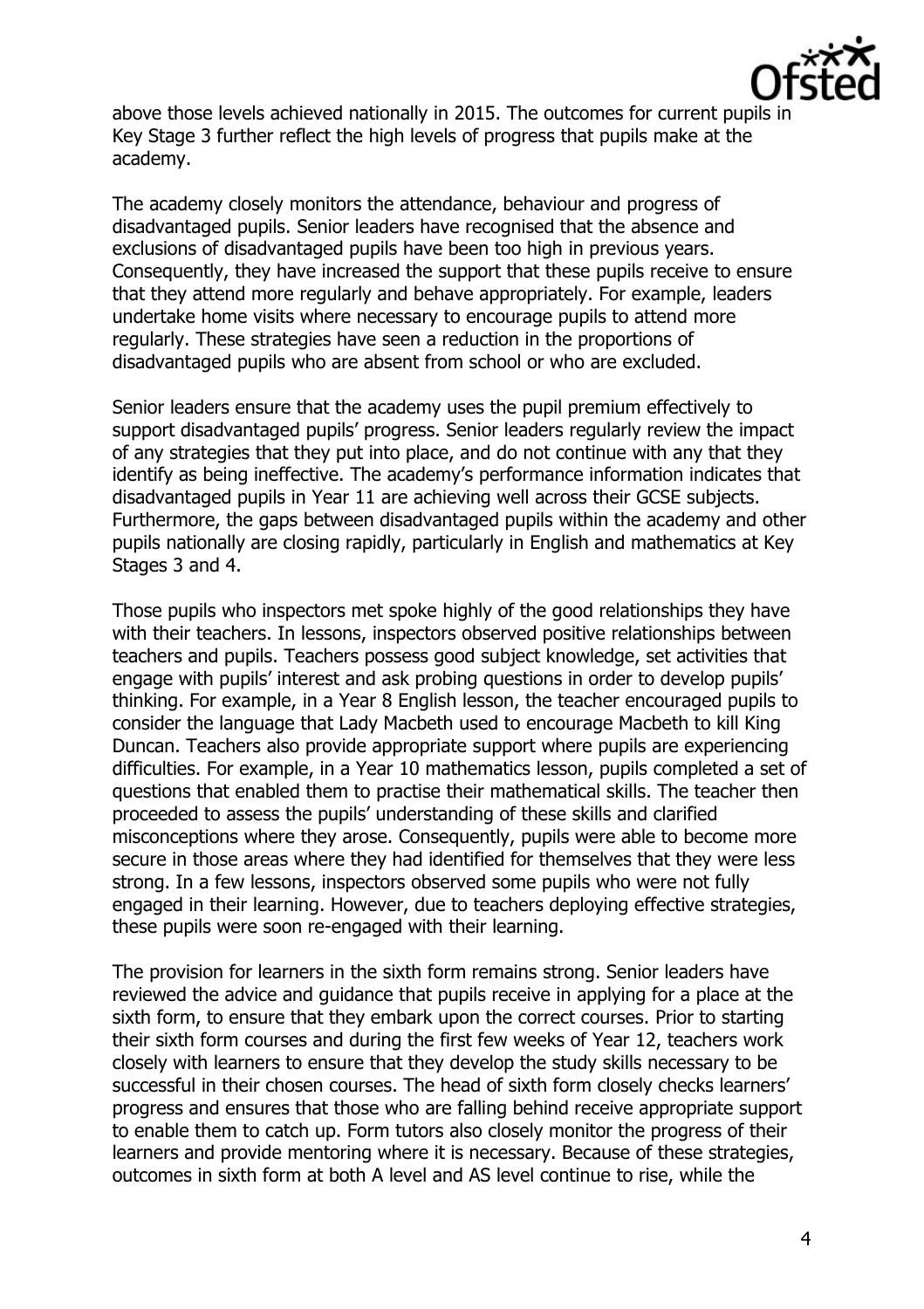

proportion of learners who successfully move from Year 12 to Year 13 has increased. Most learners in Year 12 last year successfully moved into Year 13 this year.

Learners in the sixth form receive effective advice and guidance relating to the next steps after Year 13. For example, the head of sixth form has introduced the 'Brilliant Club'. This club uses current university students to encourage those learners from families that do not have a history of higher education to make applications to study at university. Because of this effective advice and guidance, most learners progress to higher education study at university. In 2015, all learners successfully moved into some form of education, employment or training.

There are clear lines of communication between senior leaders and governors that provide governors with a precise view of the academy's strengths and its areas for improvement. For example, governors receive regular presentations concerning different aspects of the academy's provision from senior, subject or pastoral leaders. Governors challenge leaders to ensure that the academy's provision is of the highest level, and receive reports from senior leaders of the impact of actions that the academy has undertaken to improve provision further.

# **External support**

Senior leaders have worked effectively with external providers to ensure that their judgements of the quality of the academy's provision are secure. Senior leaders have engaged with external organisations to review the academy's provision where they have identified practice that is not to the standard that they expect. For example, senior leaders have previously arranged for an external review of the provision in art and for the provision of pupils who have special educational needs or disability. Senior leaders have responded swiftly to the recommendations they have received from these reviews. Furthermore, they have appropriately used these recommendations in their strategic planning for the development of the academy.

Senior leaders provide support to those primary academies from within the multiacademy trust. This support has enabled the senior leaders to improve the provision the pupils receive from these primary academies. Consequently, these pupils arrive at Sir Christopher Hatton Academy with improved understanding and skills to be able to make more rapid progress in the academy.

As a national support school, the academy also provides support to several other local schools at the request of the local authority.

#### **Priorities for further improvement**

- Ensure that leaders and teachers implement effective strategies to eradicate the very few incidents of off-task behaviour.
- Ensure that all policies fully reflect the high level of effective practice that is taking place at the academy.